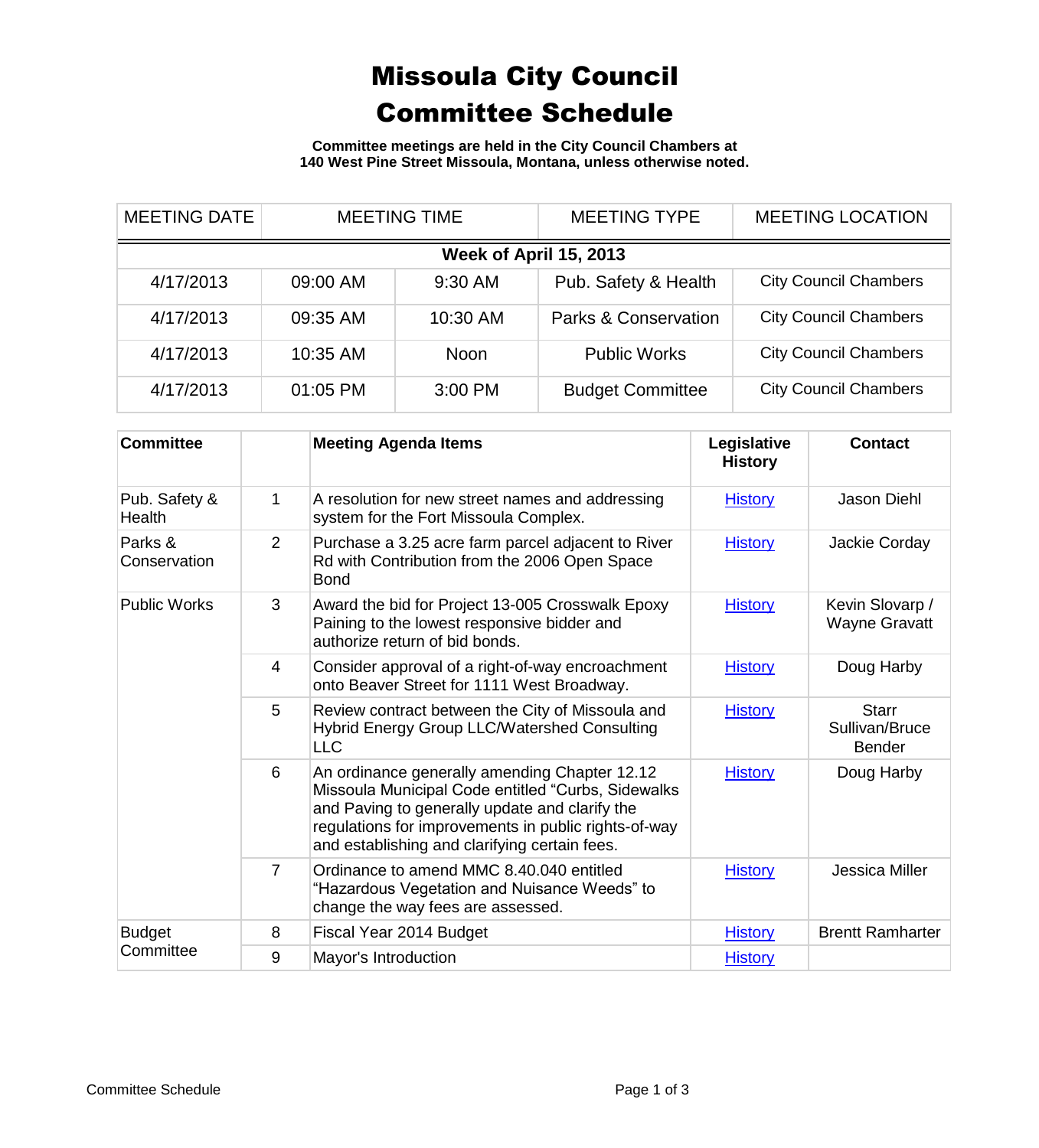## Missoula City Council Committee Schedule

**Committee meetings are held in the City Council Chambers at 140 West Pine Street Missoula, Montana, unless otherwise noted.**

*The following items have been referred to City Council committees, but the committees will not discuss them in the coming week:*

| <b>Committee</b>        |    | <b>Held Meeting Agenda Items</b>                                                                                                                                                                             | Legislative<br><b>History</b> | <b>Contact</b>          |
|-------------------------|----|--------------------------------------------------------------------------------------------------------------------------------------------------------------------------------------------------------------|-------------------------------|-------------------------|
| Admin &<br>Finance      | 1  | Fiscal Year 2014 CIP Discussion                                                                                                                                                                              | <b>History</b>                | <b>Brentt Ramharter</b> |
|                         | 2  | Discussion of Remote Attendance or Proxy Voting                                                                                                                                                              | <b>History</b>                | <b>Caitlin Copple</b>   |
|                         | 3  | Journal vouchers                                                                                                                                                                                             | <b>History</b>                |                         |
|                         | 4  | Budget transfers.                                                                                                                                                                                            | <b>History</b>                |                         |
|                         | 5  | Review the City's current policy for charging the<br>public for various City-produced documents.                                                                                                             | <b>History</b>                | Dave Strohmaier         |
|                         | 6  | Disposition of surplus City land.                                                                                                                                                                            | <b>History</b>                | Nancy Harte             |
|                         | 7  | <b>Whistle Blower Policy</b>                                                                                                                                                                                 | <b>History</b>                | <b>Adam Hertz</b>       |
| Parks &<br>Conservation | 8  | Tour of the Cemetery                                                                                                                                                                                         | <b>History</b>                | Dave Strohmaier         |
|                         | 9  | Discuss the City's strategy to complete a boundary<br>survey of Greenough Park.                                                                                                                              | <b>History</b>                | Dave Strohmaier         |
|                         | 10 | Agreement for lighting the Madison St. Pedestrian<br><b>Bridge</b>                                                                                                                                           | <b>History</b>                | Donna Gaukler           |
| Comm. of the<br>Whole   | 11 | Joint meeting of the Mayor, City Council and County<br>Commission; a facilitated quarterly OPG review as<br>directed in the Interlocal Agreement.                                                            | <b>History</b>                | Mayor Engen             |
|                         | 12 | Bi-annual meeting with the Chamber of Commerce                                                                                                                                                               | <b>History</b>                | <b>Marilyn Marler</b>   |
|                         | 13 | Propose the City Council be a member unit of the<br>Missoula Chamber of Commerce.                                                                                                                            | <b>History</b>                | <b>Dick Haines</b>      |
|                         | 14 | Update on Urban Renewal District III (URD III)                                                                                                                                                               | <b>History</b>                | <b>Caitlin Copple</b>   |
|                         | 15 | Updates from Council representatives on the Health<br>Board, Community Forum, Transportation Policy<br>Coordinating Committee, other boards and<br>commissions as necessary. (Ongoing)                       | <b>History</b>                | Ongoing                 |
| Economic<br>Development | 16 | Identify needs and possible solutions to Missoula's<br>technology infrastructure that would help existing<br>businesses expand and increase the City's<br>competitive advantage in recruiting new companies. | <b>History</b>                | <b>Caitlin Copple</b>   |
| Land Use &<br>Planning  | 17 | Annexation, (see separate list at City Clerk's Office<br>for pending annexations) (Ongoing in committee)                                                                                                     | <b>History</b>                |                         |
|                         | 18 | Amend Article 7. Error Corrections and Adjustments<br>to the subdivision regulations to allow for restrictions                                                                                               | <b>History</b>                | Jon Wilkins             |